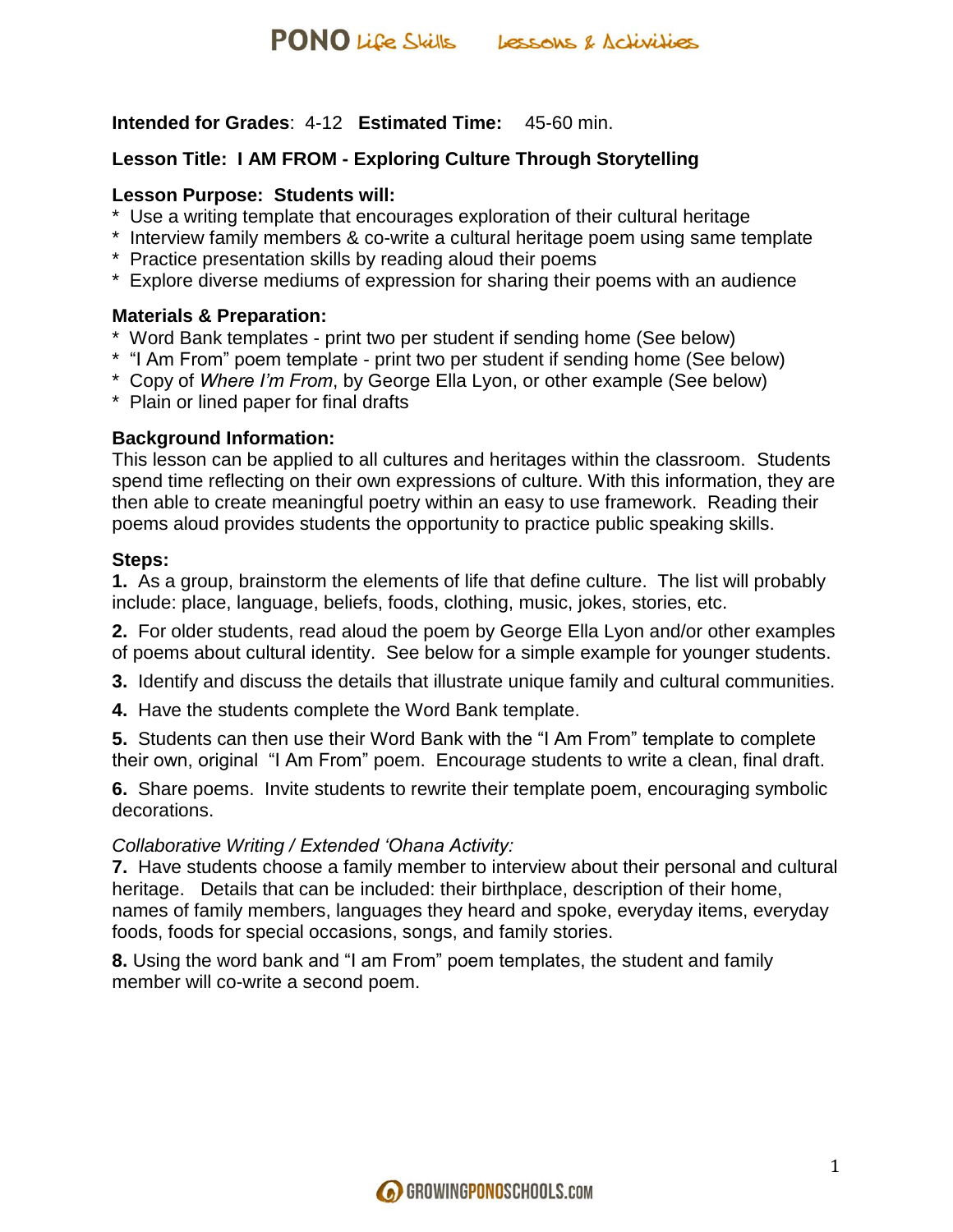## **WORD BANK DESCRIPTORS**

- **1. Things that can be found around your house:** Items that hold some significance or special meaning for the author, their family, and/or home. *(ex. ipu, poi pounder, toy trains, fishing supplies, portraits on the walls, etc.)*
- **2. Things that can be found in your yard:** Items that are constantly or commonly present around the author's yard. (ex. dry box, nets, pooper scooper, folding chairs, tires, etc.)
- **3. Things that can be found in your neighborhood:** Things the neighborhood is known for *(old cars, mango trees, manapua wagons, people walking, kids riding bikes, etc.)*
- **4. Names of the people in your family:** Special people in the author's life. In the poem there are a couple of spaces to write these names, so select the most important on the list. Many times parents top the list.
- **5. Sayings you hear a lot:** Phrases family members say a lot, like "stand up straight", "The grass is always greener on the other side" ,"I love you.", etc.)
- **6. Foods/dishes that are common at your family gatherings:** Things your family regularly cooks & eats on special occasions, like fish and poi, Chantilly cake, Andagi (Okinawan donuts), Sari Sari (Filipino soup), etc.
- **7. Place where you collect your memories:** Items or ways you help yourself retain experiences and thoughts *(I.e.:. diary, box of pictures, computer, head/mind, souvenir shelf, family videos, etc.)*
- **8.** This space is provided for the students to add a final thought.

## **Reflection Questions:**

*What was something /important that you learned from writing this poem? How can this information help you, today as well as in the future?*

**Resources:** [www.georgeellalyon.com](http://www.georgeellalyon.com/)

*Example:*

## **I Am From**

*(Anonymous)*

I am from mix match dishes, the rice pot steaming, and a big *pune'e* with lots of soft pillows. I am from Grandpa's old garden pots, spare car junk, and Plumeria trees. I am from lawns with old bushes, small country stores, and giant mango trees as big as clouds. I am from Michelle and Manny - M & M; from Tutu Lei, Papa Tim, Gramma Rose and Grandpa John. I am from do your best and sit there till you finish your food... From roast pork, spaghetti, and Sunday morning French toast cooked by Dad. I am from my small red journal and the Old, leather falling apart photo album made lifetimes ago. I am from many big hearts…

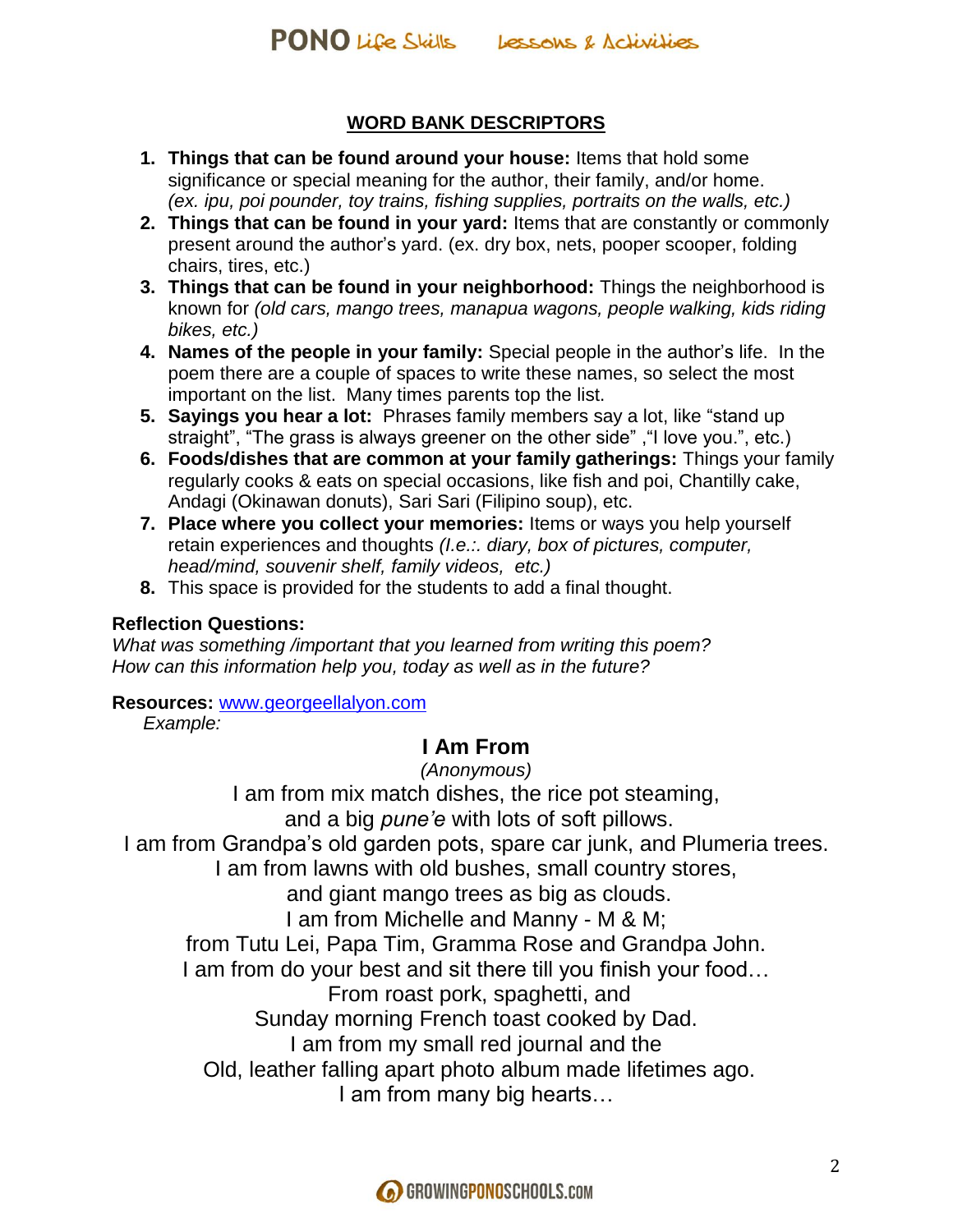

## **Where I'm From**

By George Ella Lyon

I am from clothespins, from Clorox and carbon-tetrachloride.

I am from the dirt under the back porch. (Black, glistening, it tasted like beets.)

I am from the forsythia bush the Dutch elm whose long-gone limbs I remember as if they were my own.

I'm from fudge and eyeglasses, from Imogene and Alafair.

I'm from the know-it-alls and the pass-it-ons, from Perk up! and Pipe down!

I'm from He restoreth my soul with a cotton ball lamb and ten verses I can say myself.

I'm from Artemus and Billie's Branch, fried corn and strong coffee. From the finger my grandfather lost

to the auger,

the eye my father shut to keep his sight.

Under my bed was a dress box spilling old pictures, a sift of lost faces

to drift beneath my dreams.

I am from those moments- snapped before I budded - leaf-fall from the family tree.

<http://www.georgeellalyon.com/where.html>

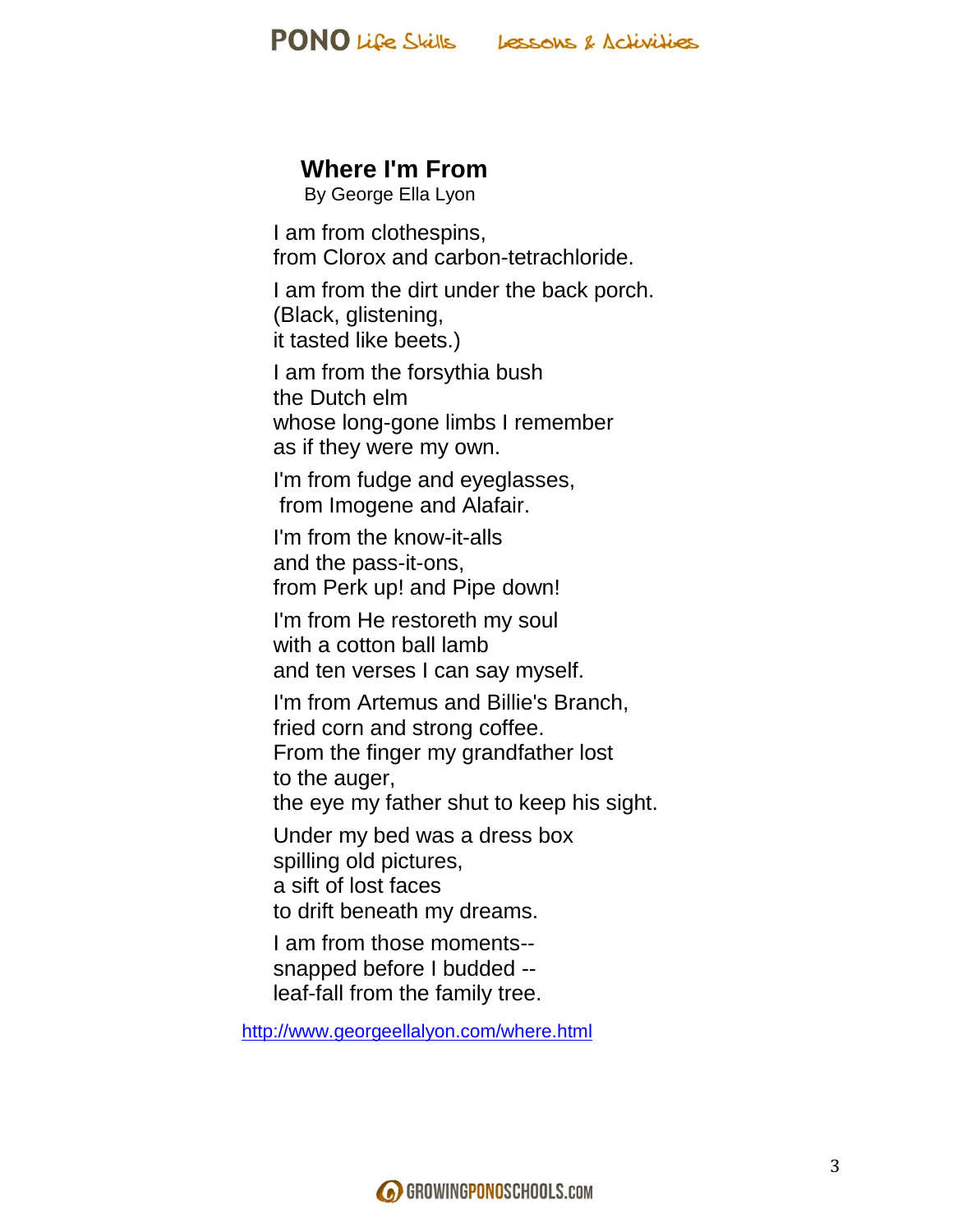PONO Life Skills Lessons & Activities

| Date: $\frac{1}{\sqrt{1-\frac{1}{2}}\cdot\frac{1}{2}}$                           |  |  |  |  |  |
|----------------------------------------------------------------------------------|--|--|--|--|--|
| "I AM FROM" WORD BANK                                                            |  |  |  |  |  |
| 1. Things that can be found around your house: _________________________________ |  |  |  |  |  |
|                                                                                  |  |  |  |  |  |
| 3. Things that can be found in your neighborhood: ______________________________ |  |  |  |  |  |
| ,我们也不能在这里的时候,我们也不能在这里的时候,我们也不能在这里的时候,我们也不能会不能会不能会不能会不能会不能会不能会不能会。""我们的时候,我们也不能会不 |  |  |  |  |  |
| 5. Sayings (What the adults in your house always say): _________________________ |  |  |  |  |  |
| 6. Foods/dishes that are common at your family gatherings: _____________________ |  |  |  |  |  |
|                                                                                  |  |  |  |  |  |
| 8. Place where author can add anything they like.: _____________________________ |  |  |  |  |  |